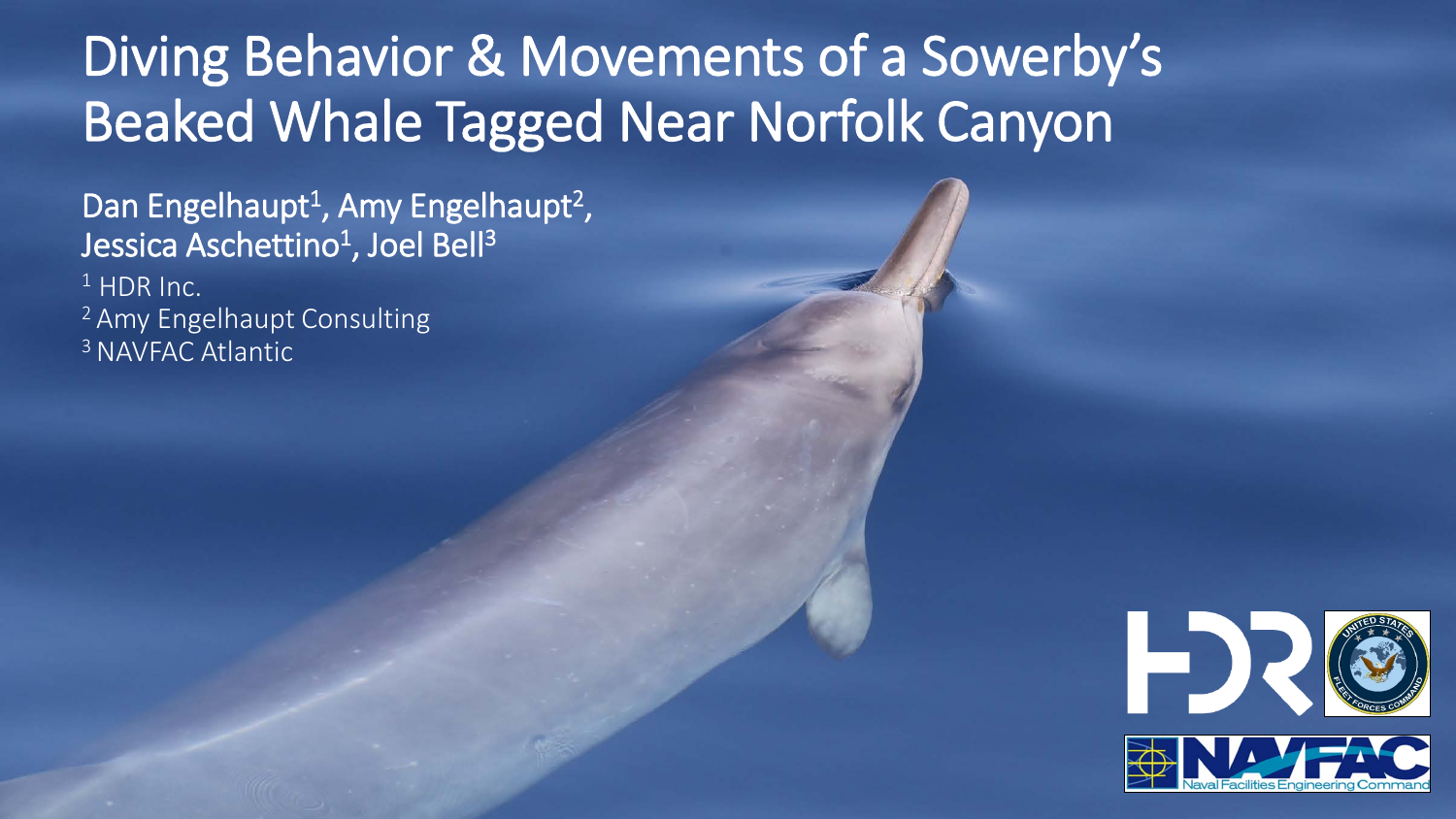#### Argos Locations

- Tag deployed 07 Sept 2018 near Norfolk Canyon 130 km east of Norfolk, VA
- Wildlife Computers SPLASH10 LIMPET location/dive tag
- Duration = 14 days
- Total Filtered Locations = 135
- Max distance from first location = 136 km
- Mean Depth of Seafloor at Location = 1412 m (sd = 620 m)
- SSM was not able to determine behaviors

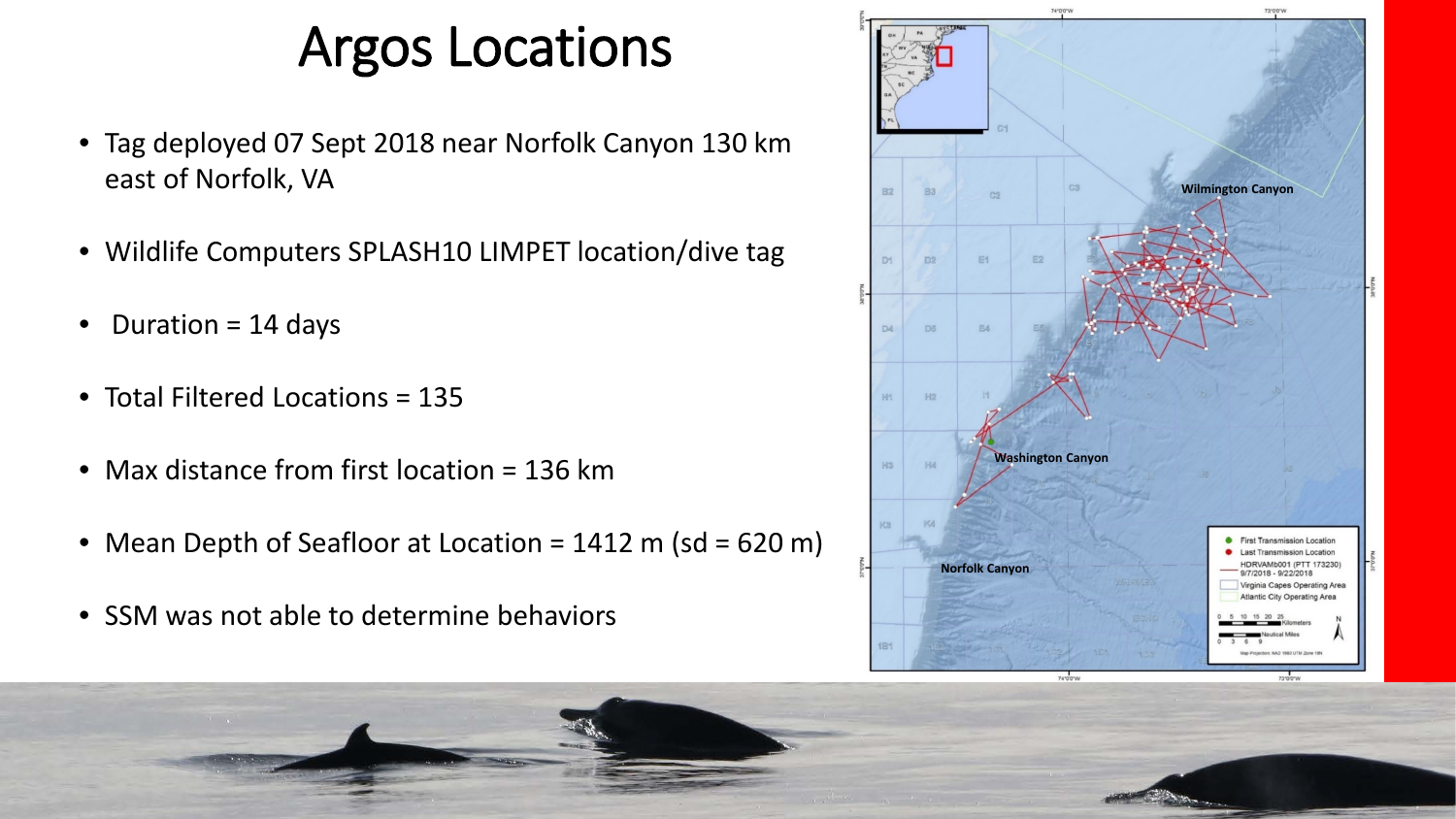#### Dive Series Across 20 Hours

**Series log data collected every 150 seconds**

**Duration 1800 – 1400 GMT: Contains one 2-hour gap from 0400-0600**

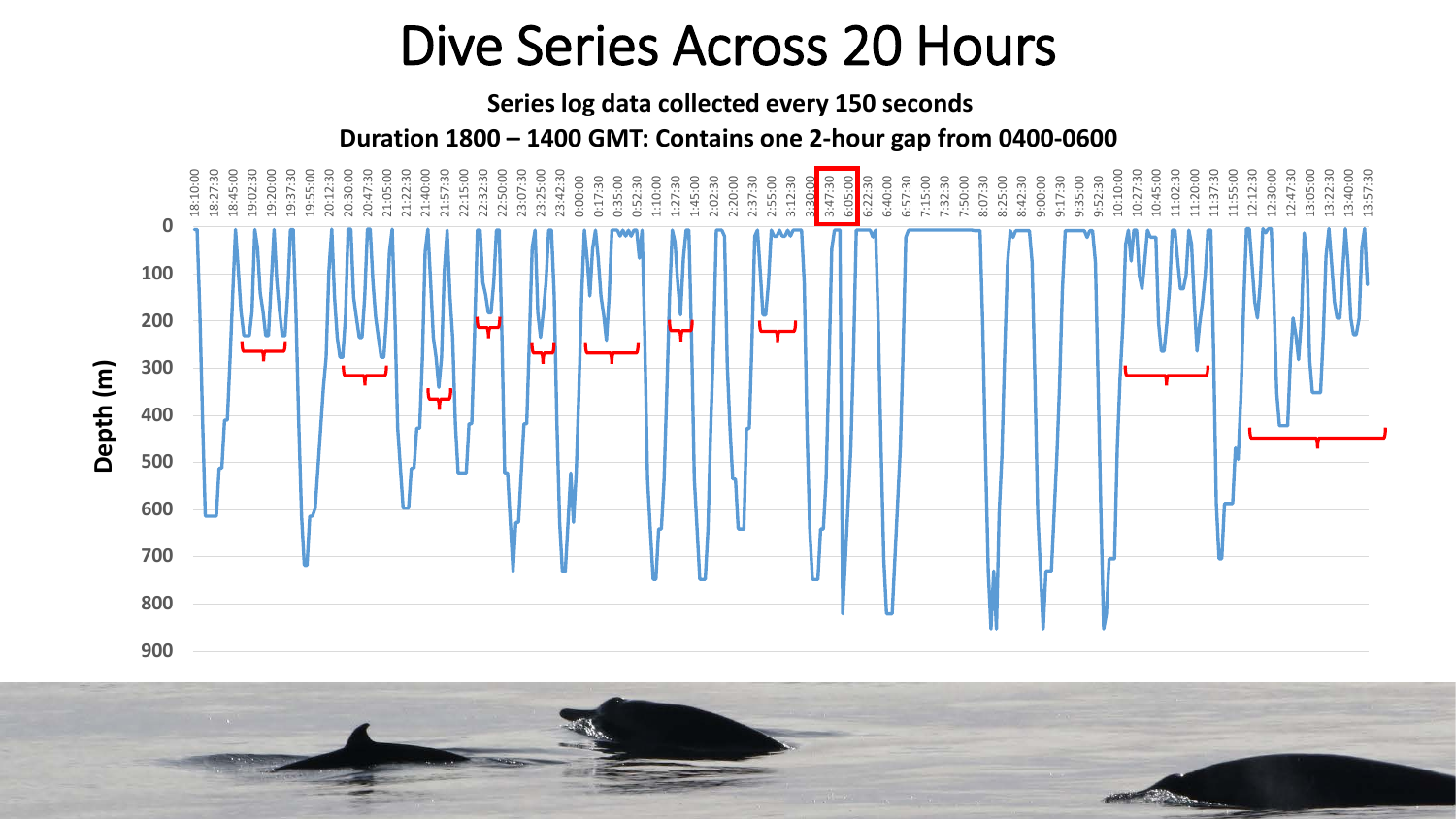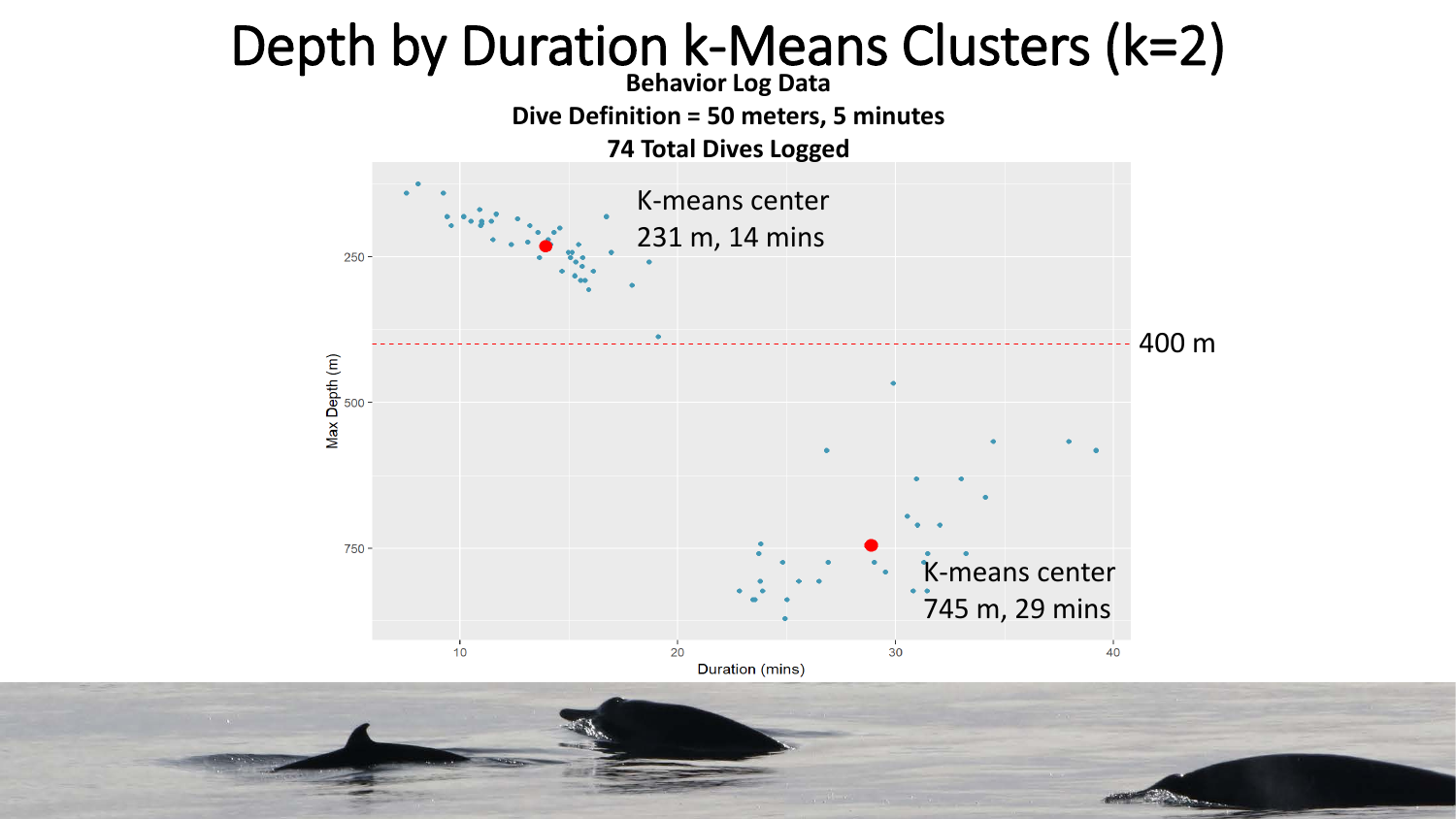### Diel Comparison – Dive Depth

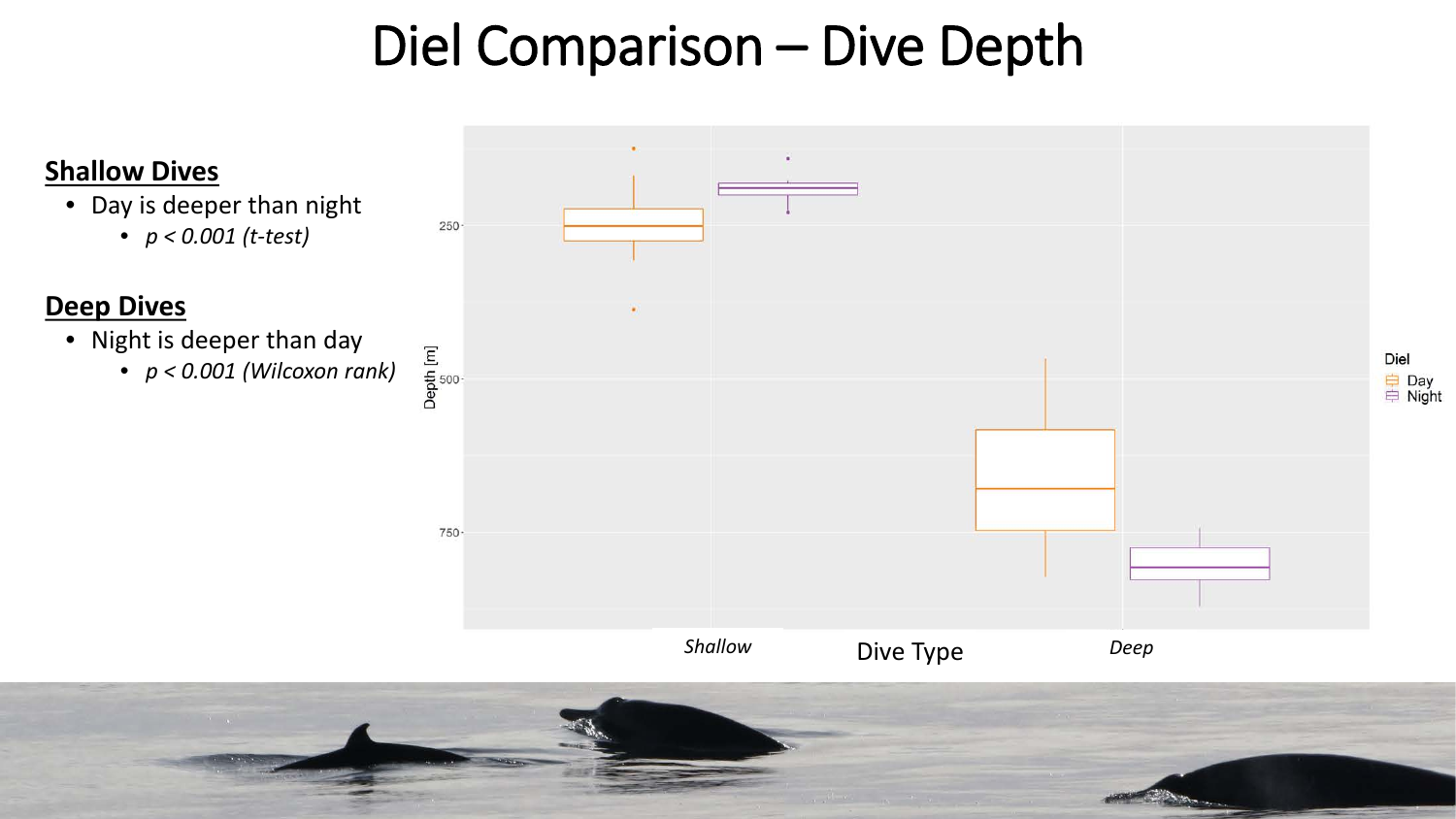### Diel Comparison – Dive Duration

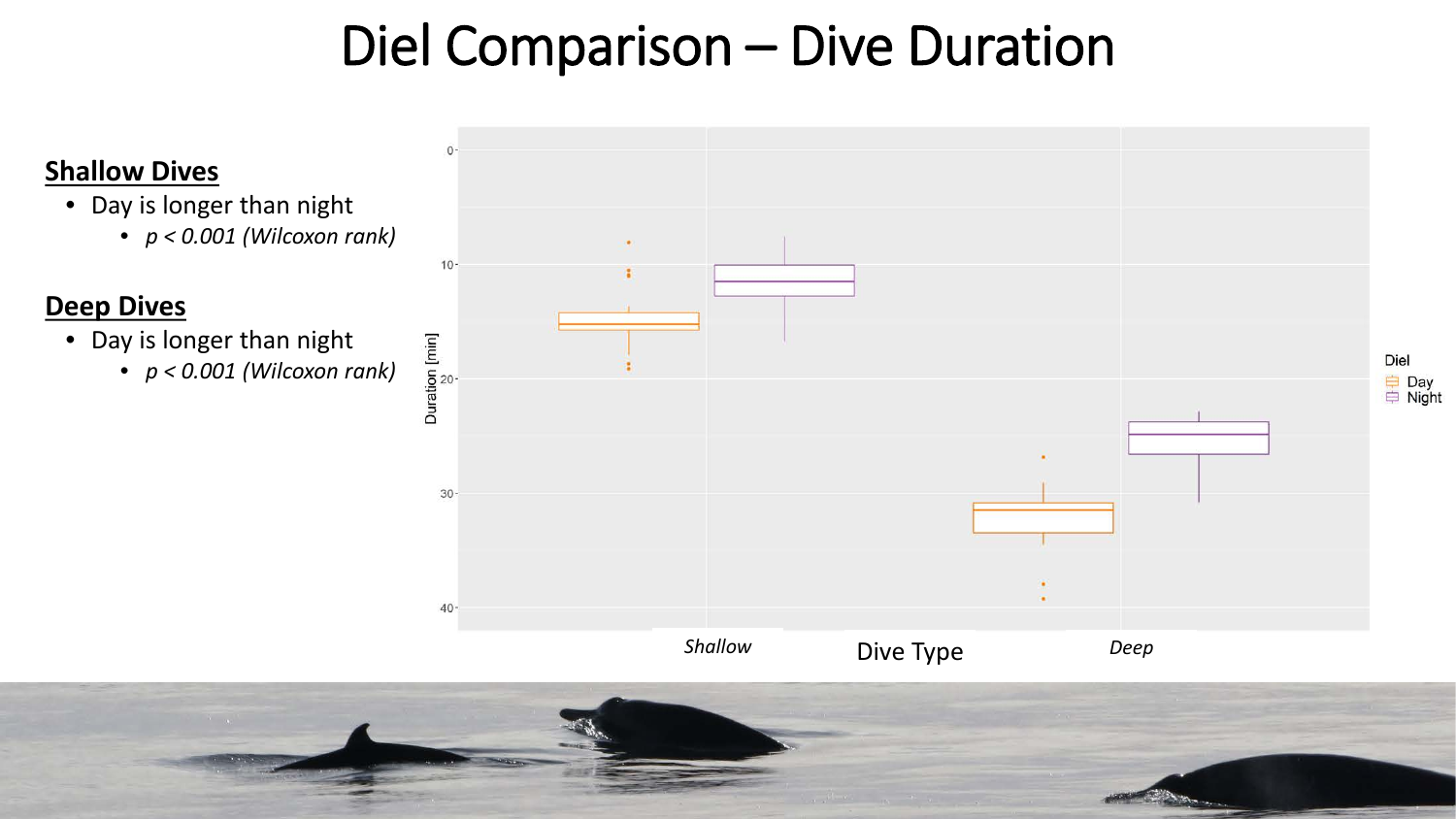# Comparisons – Deep 'Foraging' Dive Depth (Mean)



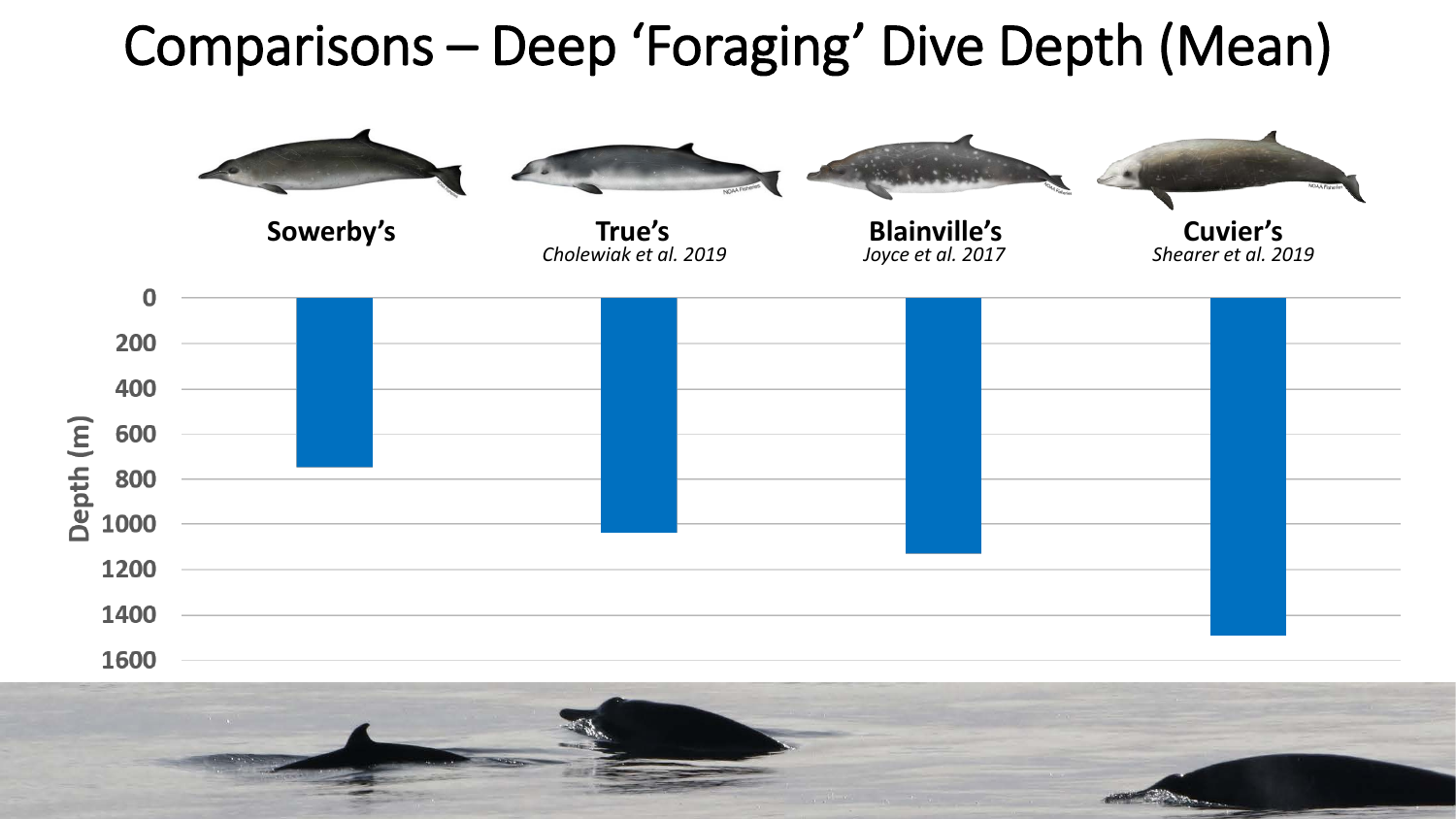## Comparisons – Deep 'Foraging' Dive Duration (Mean)

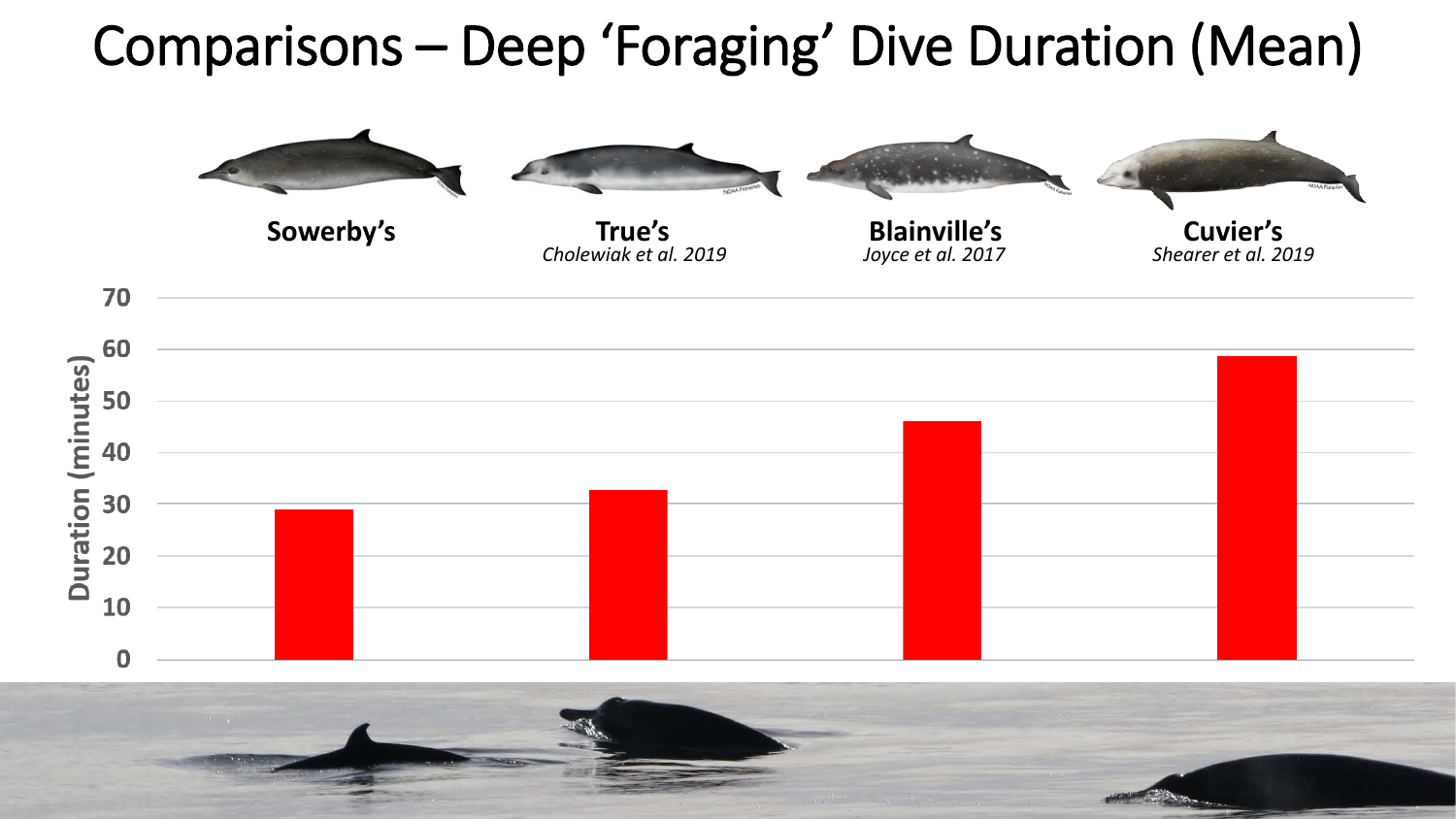### **Conclusions**

- Dive depth mean 736 m overlaid with mean seafloor depth at location (1412 m) supports foraging on mesopelagic prey
- Significant differences between day and night dive depth and durations
- Comparison to other Mid-Atlantic beaked whales:
	- Lower end WRT dive depths and durations, but…….